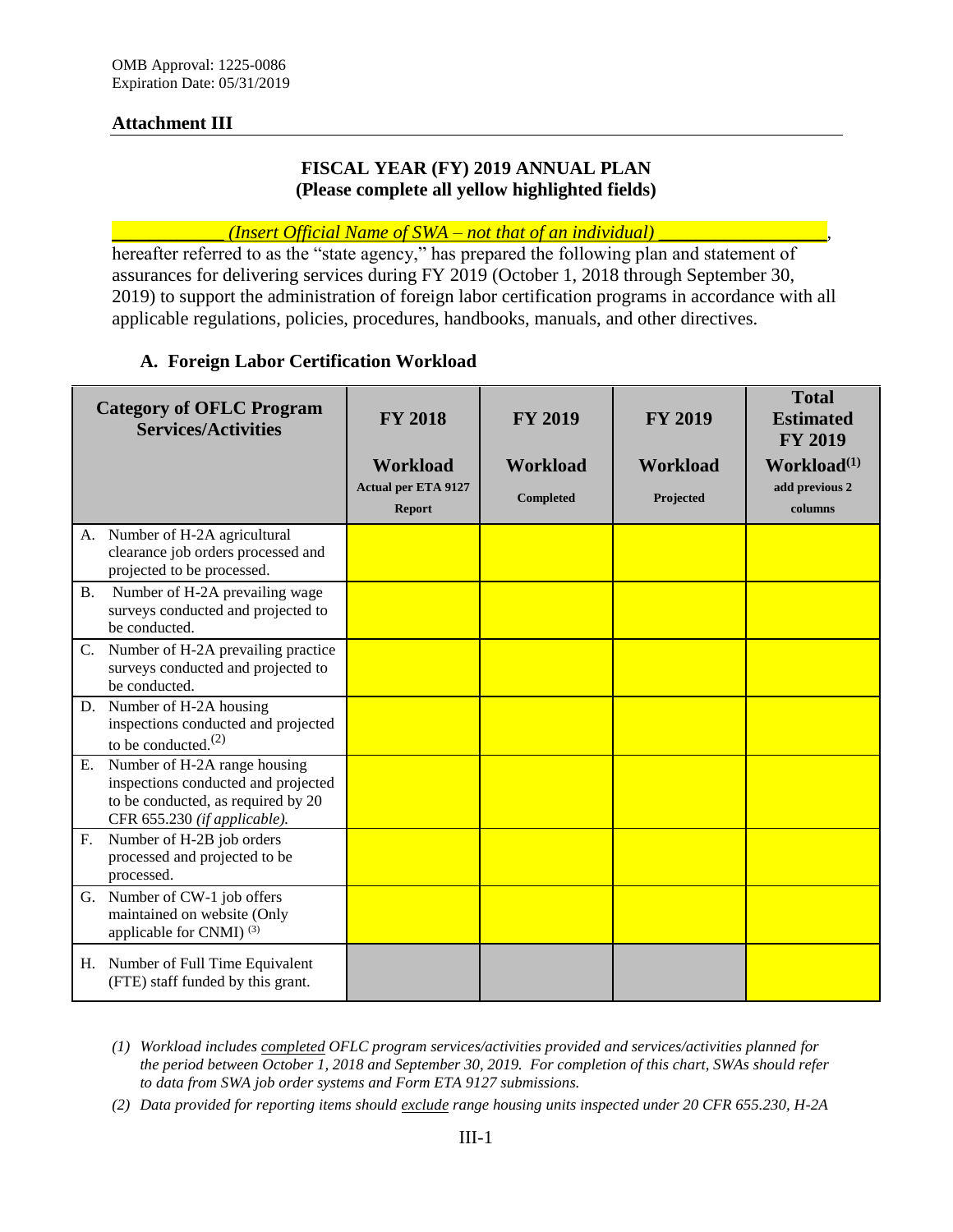*Herder Rule for the Temporary Employment of H-2A Foreign Workers in the Herding or Production of Livestock on the Range in the United States* 

*(3) Workload includes the tracking of CNMI labor exchange website recruitment reports uploaded by employers in accordance with the governing provision of the CNMI Interim Final Rule, codified at 20 CFR 655.442* 

# **B. H-2B Temporary Nonagricultural Program Activities**

Section 214(c)(1) of the Immigration and Nationality Act, 8 U.S.C. 1184(c)(1) requires the Secretary of Homeland Security to consult with "appropriate agencies of the government" before authorizing the classification of aliens as H-2B workers. Under Department of Homeland Security (DHS) regulations at 8 CFR 214.2(h)(6)(iii)(C), an H-2B petition for temporary employment must be accompanied by an approved temporary labor certification from the Department of Labor (DOL), which serves as DOL's advice to DHS regarding whether a qualified U.S. worker is available to fill the petitioning H-2B employer's job opportunity and whether a foreign worker's employment in the job opportunity will adversely affect the wages or working conditions of similarly employed U.S. workers.

In accordance with regulations at 20 CFR Subpart A, the state agency agrees to carry out all state activities to support DOL's review and processing of job orders and applications seeking temporary labor certification under the H-2B program. Specifically, the state agency agrees to carry out the following state activities:

1. **Stakeholder Education and Outreach:** Make available in a conspicuous location on the state agency website information on how employers can participate in the H-2B program, such as easy-to-understand instructions on how to prepare and submit a job order; a copy of the state agency job order form that is accessible and can be completed electronically; and current contact information within the state agency for employers to request technical assistance.

No less frequently than once a year, the state agency will electronically disseminate to employers who routinely use the H-2B program helpful tips or best practices on preparing high quality job orders, information on any state-specific requirements impacting the material terms or conditions of employer job orders, and the most current version of the state agency's job order form and instructions. Where requested and funds permitting, the state agency will participate in local or state employer roundtables, conferences or other stakeholder forums to present and/or disseminate information related to the H-2B program.

2. **Placement of H-2B Job Orders:** In accordance with funds appropriated under the Wagner-Peyser Act (29 U.S.C. 49 *et seq*.), the state agency already administers a public labor exchange system that facilitates the placement of employer job orders and referral of prospective U.S. applicants to current and future job opportunities.

The state agency labor exchange system, which is referred to as **[insert Labor Exchange System name here**, is accessible to employers required to place a job order in connection with a concurrently filed H-2B *Application for Temporary Employment Certification* with DOL, pursuant to 20 CFR 655.16. The state agency has a capability for employers to place job orders for review in the following manner: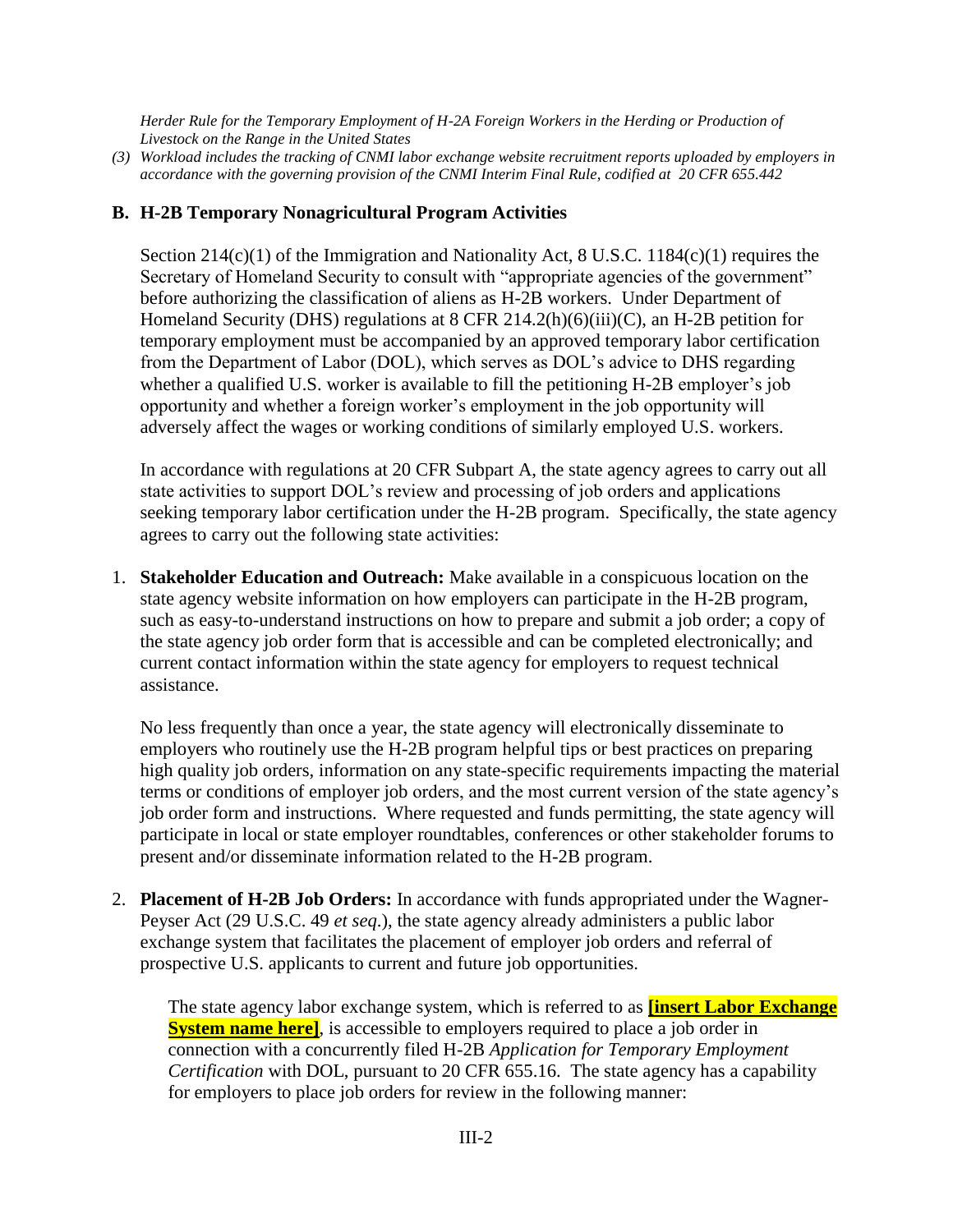*Please check all that apply:*

Self-services by accessing the state agency's labor exchange system:

*[Insert state labor exchange system website link here]*

Staff-assisted job order services by submitting a draft job order at:

*[Insert state agency contact information including email address where employers can submit H-2B job orders]*

*Please check one of the following:*

The state agency's job order form and/or system **DOES** contain an entry field or option permitting employers to identify that the job order is being placed in connection with a concurrently submitted *Application for Temporary Employment Certification* for H-2B workers;

# **OR**

The state agency's job order form and/or system **DOES NOT** contain an entry field or option permitting employers to identify that the job order is being placed in connection with a concurrently submitted *Application for Temporary Employment Certification* for H-2B workers. Therefore, employers can provide the notification required by regulation to the state agency in the following manner:

> *[Insert a brief description of how and to whom employers can provide the state agency with the required notification]*

*Please check all that apply:*

The state agency has submitted with this grant plan a current electronic copy of the form and general instructions employers are required to use to submit job orders.

The standard job order form and general instructions are easily accessible to employers on a website maintained by the state agency at:

*[Insert state agency website link here]*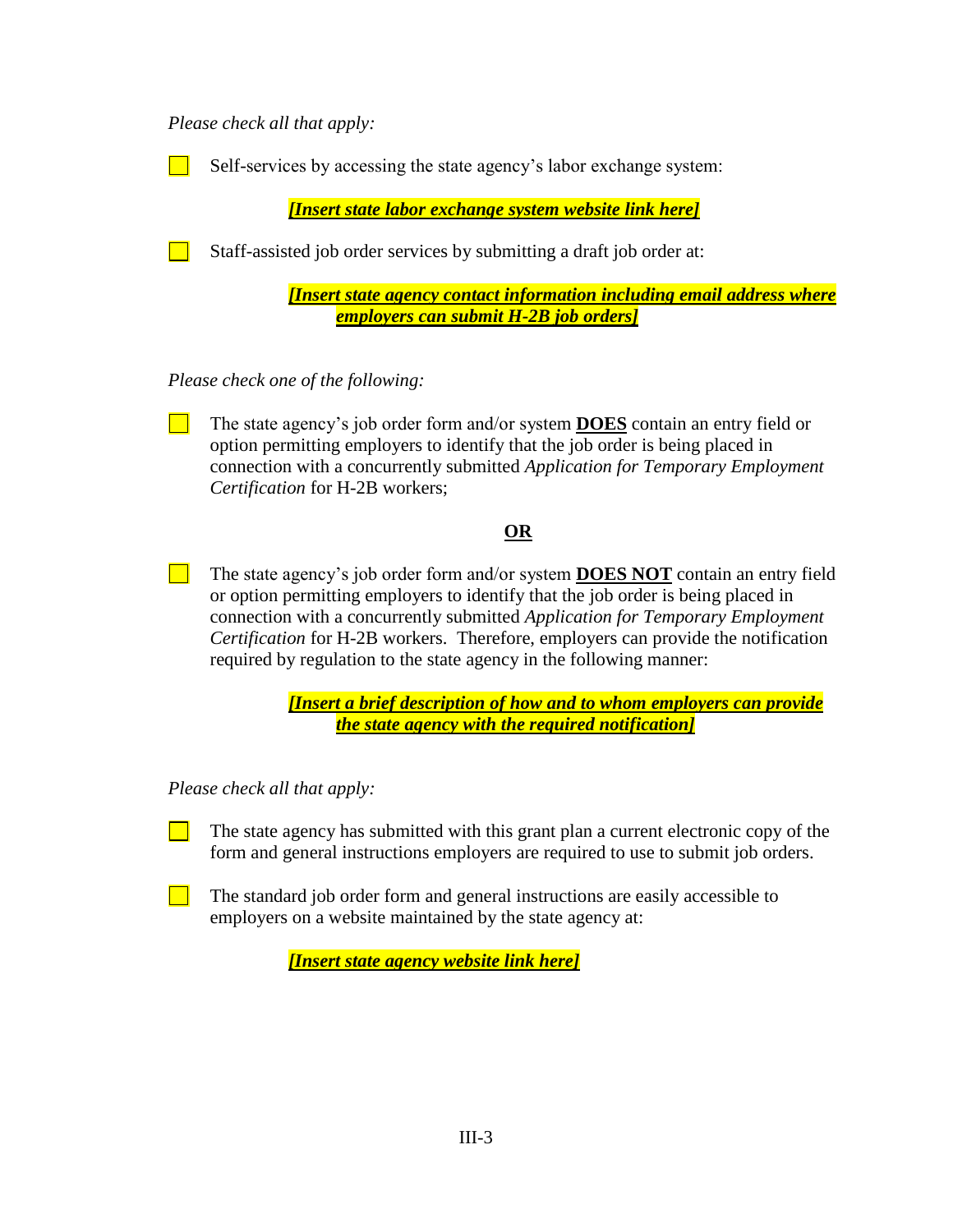- 3. **Processing of H-2B Job Orders:** Upon receipt, the state agency will review the job order submitted by the employer for compliance with the regulatory criteria under 20 CFR 655.18<sup>1</sup>, as well as any state-specific requirements. In circumstances where a waiver of the required time period for filing an *Application for Temporary Labor Certification* is granted under 20 CFR 655.17 for emergency situations, the state agency will make every effort to review the proposed or draft job order, upon request by the DOL Certifying Officer.
	- a. Compliance Review of Job Orders
		- The state agency will notify the DOL Certifying Officer (CO) of any deficiencies within six business days of the date the employer's job order was received;
		- For each deficiency identified, the state agency will state the reason(s) why the job order fails to meet the criteria under 20 CFR 655.18;
		- For each deficiency identified related to a state-specific requirement, the state agency will provide the applicable statutory or regulatory citation(s) and state the modification(s) needed for the DOL CO to issue a NOA; and
		- In circumstances where a timely review of the job order by the state agency cannot be performed, the state agency understands that the DOL CO has the authority to issue a Notice of Deficiency (20 CFR 655.31) or Acceptance (20 CFR 655.33) within seven business days of receipt.
	- b. Processing of Approved Job Orders

 $\overline{\phantom{a}}$ 

- Upon receipt of a NOA under 20 CFR 655.33, the state agency will perform the following actions when instructed by the DOL CO:
	- ‒ Promptly make, on behalf of the employer, any necessary modifications to the job order under 20 CFR 655.32 or amendments granted by the DOL CO under 20 CFR 655.35;
	- Promptly place on its active file the job order approved by the DOL CO, as

<sup>1</sup> *The Department of Labor Appropriations Act, 2016, Division H, Title I of Public Law 114-113 ("2016 DOL Appropriations Act"), provided that the DOL may not use any funds to enforce the definition of corresponding employment found in 20 CFR 655.5 or the three-fourths guarantee rule definition found in 20 CFR 655.20, or any reference thereto. This appropriations rider has been included in the continuing resolutions that passed throughout FY 2017 and FY 2018, the Department of Labor Appropriations Act, 2018, Division H, Title I of Public Law 115-141, as well as the Department of Labor Appropriations Act, 2019, Division B, Title I of Public Law 115-245. Therefore, in order to comply with this limitation, the state agency will not use any funds provided under this grant to implement these provisions in any manner. The state agency understands that the appropriation riders did not vacate these regulatory provisions, and they remain in effect, thus imposing a legal duty on H-2B employers, even though the DOL is currently prohibited from using funds to enforce them.*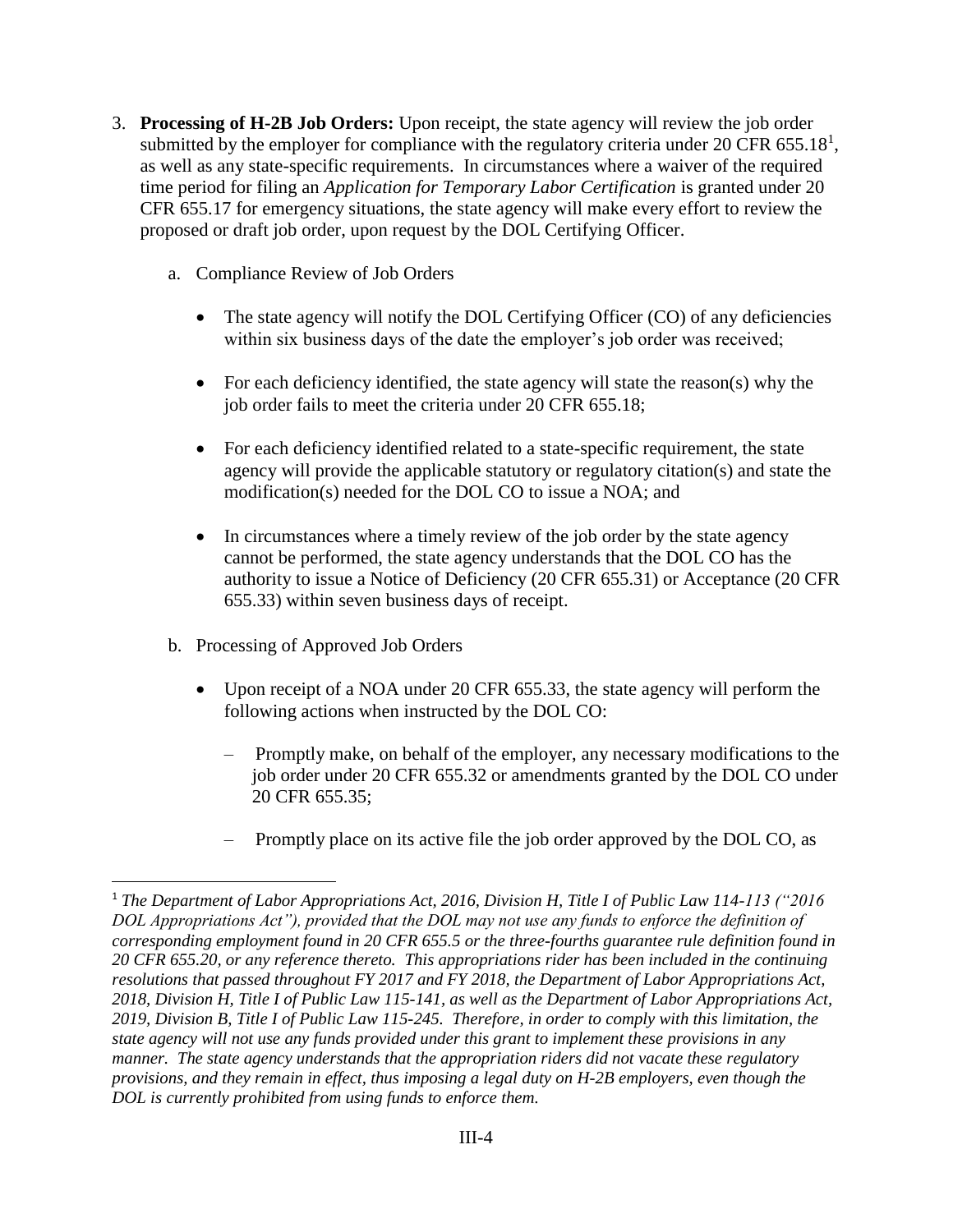well as job orders received from other State Workforce Agencies (SWAs) pursuant to 20 CFR 655.16(c), for intrastate clearance until the end of the recruitment period, as specified by the DOL CO (i.e., 21 days before the start date of work set forth in 20 CFR 655.40(c));

- ‒ Promptly transmit a copy of the approved job order to other SWAs, as instructed by the DOL CO, with instructions that each SWA keep the approved job order on its active file until the end of the recruitment period;
- ‒ Where the DOL CO determines the employer's job opportunity covers an occupation or industry that is traditionally or customarily unionized, promptly transmit a copy of the approved job order to the central office of the State Federation of Labor and any of local union office(s) representing employees in the same or substantially equivalent job classification in the area(s) in which work will be performed under the approved job order; and
- ‒ To the extent practicable, the agency agrees to maintain an up-to-date listing of contacts associated with the central office of the State Federation of Labor and office(s) of local union(s) representing employees in occupations traditionally or customarily unionized.
- c. Referral of Qualified and Available U.S. Workers
	- The state agency's public labor exchange services has the capability, whether by self-service or staff-assisted services, to apprise prospective U.S. workers of all the material terms and conditions of the employer's job opportunity prior to referral, as required by 20 CFR 655.47;
	- The state agency will use its public labor exchange services (i.e., self-service job bank system and/or one-stop career centers) to refer to the employer all qualified U.S. workers who apply for the job opportunity or on whose behalf a job application is made. Please note that these activities will be covered by existing Wagner-Peyser formula grants and not by the foreign labor certification grants that are the subject of this TEGL;
	- Upon request by the DOL CO, the state agency will make available records of U.S. workers referred against an approved job order to assist the DOL CO in making a final determination on the employer's *Application for Temporary Employment Certification*, as specified in 20 CFR 655.50; and
	- For complaints against an employer about a specific H-2B job order to which U.S. workers were referred, the state agency agrees to utilize the existing complaint system for public labor exchange services established under 20 CFR 658, Subpart E. Please note that these activities will be covered by existing Wagner-Peyser formula grants and not by the foreign labor certification grants that are the subject of this TEGL.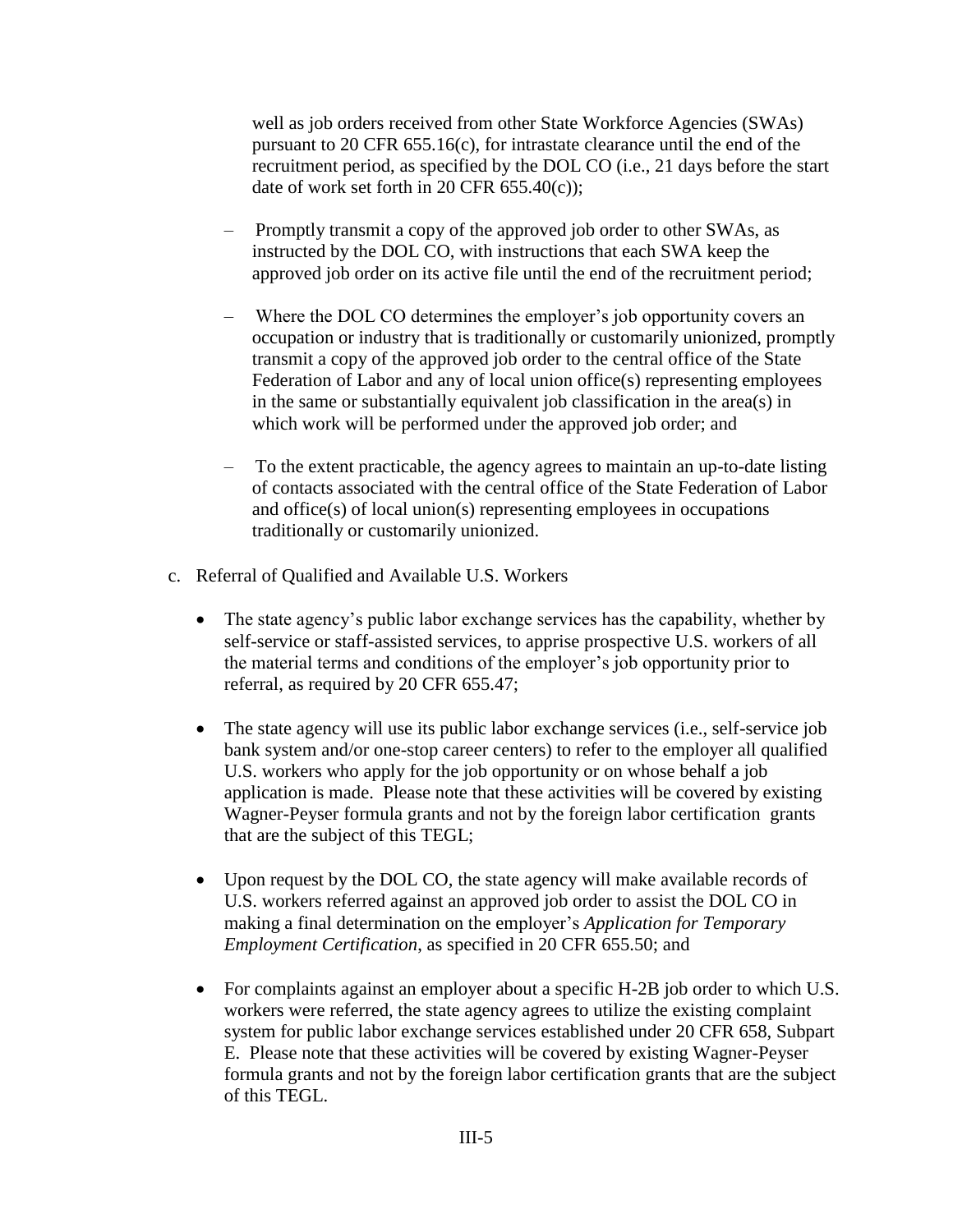- 4. **Post-Determination Services:** The state agency agrees to provide support services to the DOL CO after a final determination is issued under 20 CFR 655.50 in the following manner:
	- In accordance with 20 CFR 655.57 and upon request by the DOL CO, the state agency agrees to promptly provide information concerning the availability of U.S. workers to replace some or all of the qualified U.S. workers who were initially deemed available in support of a partial certification or denial determination on the employer's *Application for Temporary Employment Certification*;
	- In accordance with 29 CFR 503.7, the state agency agrees to refer to the appropriate office of the Wage Hour Division any complaint or report of a violation received by any person of the obligations imposed by  $\overline{8}$  U.S.C. 1184(c), INA section 214(c), 20 CFR part 655, Subpart A, or 29 CFR part 503 covering the geographic area in which the reported violation is alleged to have occurred, and provide a copy of such referral to the DOL CO at [h2bcomplaints.chicago@dol.gov;](mailto:h2bcomplaints.chicago@dol.gov) and
	- The state agency agrees to cooperate and make available all appropriate records and information upon request from any employee or agent of the DOL who is exercising or attempting to exercise the Department's authority pursuant to 8 U.S.C. 1184(c), including investigations as described in 29 CFR 503.25.

# **C. H-2A Temporary Agricultural Program Activities**

Section 218(a)(1) of the INA, 8 U.S.C. 1188, authorizes the Secretary of Homeland Security to permit employers to import foreign workers to perform agricultural labor or services of a temporary or seasonal nature where the DOL certifies that there are not sufficient qualified U.S. workers available to fill the petitioning H–2A employer's job opportunity and a foreign worker's employment in the job opportunity will not adversely affect the wages or working conditions of similarly employed U.S. workers.

In accordance with DOL regulations at 20 CFR Subpart B, the state agency agrees to carry out all state activities to support DOL's review and processing of job orders and applications seeking temporary labor certification under the H-2A program. Specifically, the state agency agrees to carry out the following activities:

1. **Stakeholder Education and Outreach:** Make available in a conspicuous location on the state agency website information on how employers can participate in the H-2A program, such as easy-to-understand instructions on how to prepare and submit the Form ETA-790 *Agricultural and Food Processing Clearance Order*, request a pre-occupancy inspection of housing for farmworkers (*if applicable*), and current contact information within the state agency for employers to request technical assistance.

No less frequently than once a year, the state agency will electronically disseminate to employers who routinely use the H-2A program helpful tips or best practices on preparing high quality job orders and, if applicable, information on any state-specific requirements (e.g., current prevailing practices or normal and accepted requirements)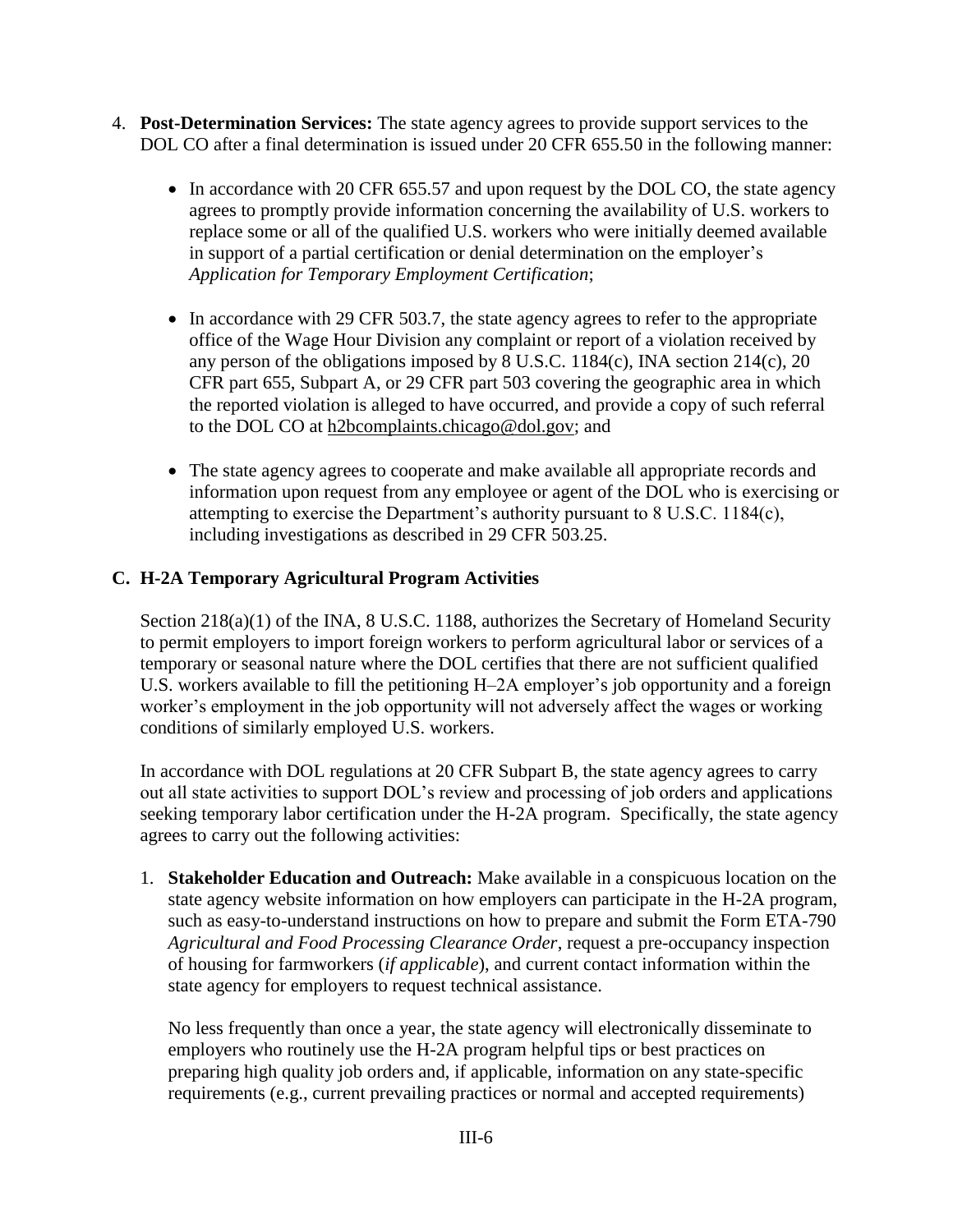impacting the material terms or conditions of employer job orders. Where requested and funds permitting, the state agency will participate in local or state employer roundtables, conferences or other stakeholder forums to present and/or disseminate information related to the H-2A program.

2. **Placement of H-2A Job Orders:** In accordance with funds appropriated under the Wagner-Peyser Act (29 U.S.C. 49 *et seq*.), the state agency already administers a public labor exchange system that facilitates the placement of employer job orders and referral of prospective U.S. applicants to current and future job opportunities.

The state agency's labor exchange system is publicly accessible and possesses the capability for employers to submit the Form ETA-790 and all supporting documentation in connection with a future filed H-2A *Application for Temporary Employment Certification* (Form ETA-9142A) with DOL, pursuant to 20 CFR 655.121. More specifically, the state agency requires that employers submit the Form ETA-790 for review in the following manner:

> *[Insert state agency contact information including email address where employers can submit H-2A job orders]*

- 3. **Processing of H-2A Job Orders:** Upon receipt, the state agency will review the job order submitted by the employer for completeness, obvious errors or inaccuracies, and compliance with the regulatory criteria under 20 CFR 655.122 and 20 CFR 653, subpart F. In circumstances where a waiver of the required time period for filing an H-2A Application is granted under 20 CFR 655.134 for emergency situations, the state agency will make every effort to review the proposed or draft job order, upon request by the DOL CO.
	- a. Compliance Review of Job Orders
		- The state agency will notify the employer of any deficiencies within seven calendar days of the date the employer's job order was received;
		- In circumstances where deficiencies are identified, the state agency will provide written notification to the employer stating the reason(s) why the job order fails to meet the regulatory criteria and offering an opportunity to respond to the deficiencies within five calendar days after receipt of the state agency's written notification;
		- The state agency agrees to respond within three calendar days after receipt of the employer's response; and
		- In circumstances where a timely review of the job order cannot be performed, the state agency understands that the employer is permitted to use the emergency filing procedures for filing an H-2A application set forth in 20 CFR 655.134.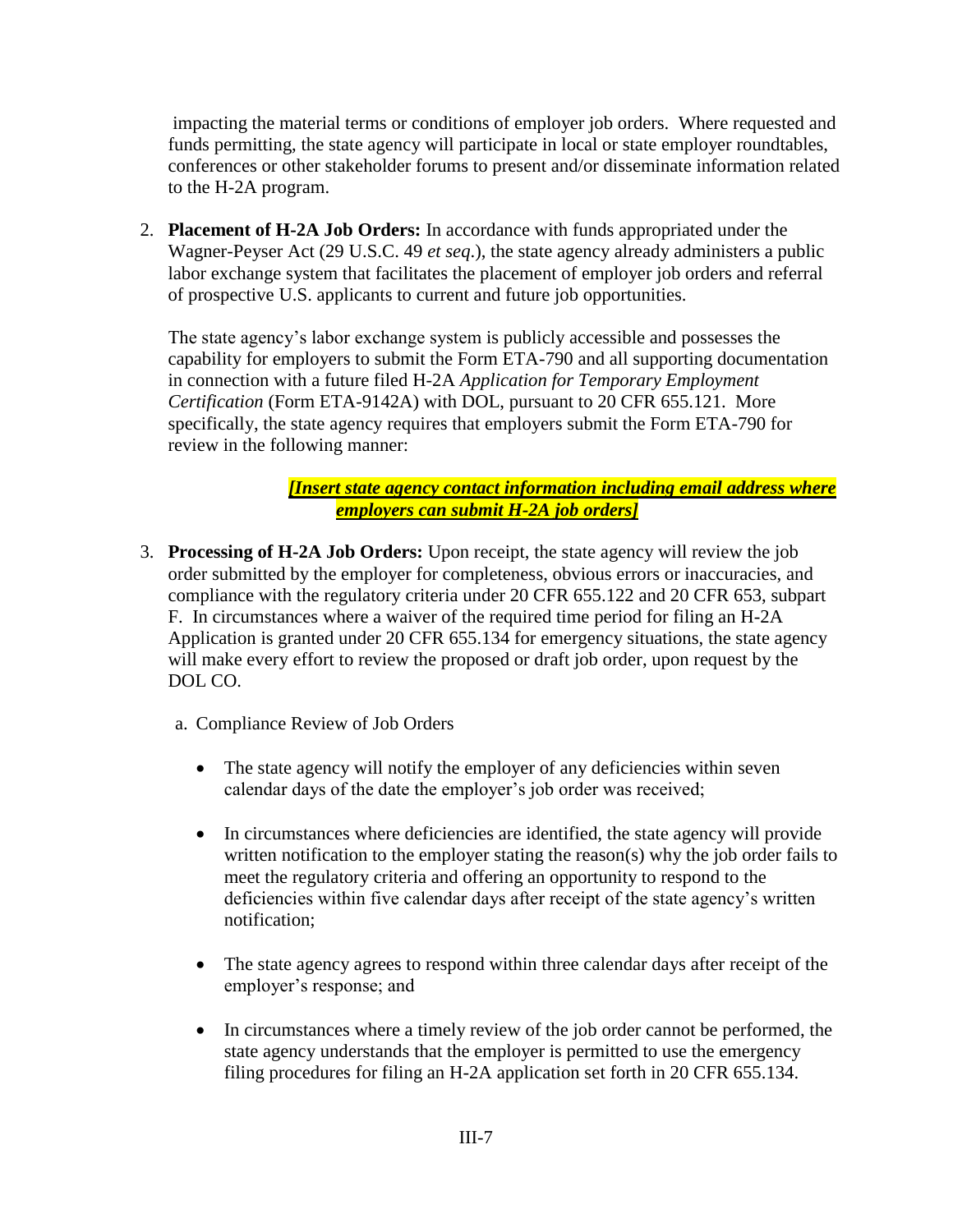- b. Processing of Approved Job Orders
	- Upon determining the job order meets the regulatory criteria, whether by the state agency or the DOL CO in the NOA under 20 CFR 655.143, the state agency will promptly (1) provide written notification (preferably using email) to the employer and, if applicable, the employer's authorized representative and include the state agency's Job Order Number (if available), and (2) place the approved job order in intrastate clearance and commence recruitment of U.S. workers;
	- The state agency agrees to keep the approved job order on its active file until the end of the recruitment period (i.e., 50 percent of the period of employment), as set forth in 20 CFR 655.135(d);
	- Where the approved job order includes worksites in an area of intended employment that falls within the jurisdiction of more than one SWA, the state agency agrees to forward a copy of the approved job order to other SWAs serving the area of intended employment with instructions to place a copy of the approved job order on its active file until the end of the recruitment period; and
	- Upon receipt of a NOA under 20 CFR 655.143, the state agency will perform the following actions when instructed by the DOL CO:
		- ‒ In the case of emergency situations, promptly place on its active file the job order approved by the DOL CO, as well as job orders received from other SWAs, for intrastate clearance until the end of the recruitment period, as set forth in 20 CFR 655.135(d); and
		- ‒ Promptly transmit a copy of the approved job order to other SWAs, as instructed by the DOL CO, with instructions that each SWA keep the approved job order on its active file under the end of the recruitment period.
- c. Referral of Qualified and Available U.S. Workers
	- The state agency's public labor exchange services has the capability to apprise prospective U.S. workers of all the material terms and conditions of the employer's job opportunity prior to referral, as required by 20 CFR 655.155;
	- The state agency will use its public labor exchange services (i.e., one-stop career center system) to refer to the employer all qualified U.S. workers who apply for the job opportunity or on whose behalf a job application is made. Please note that these activities are covered by existing Wagner-Peyser formula grants and not by the foreign labor certification grants that are the subject of this TEGL; and
	- Upon request by the DOL CO, the state agency will make available records of U.S. workers referred against an approved job order to assist the DOL CO in making a final determination on the employer's *Application for Temporary*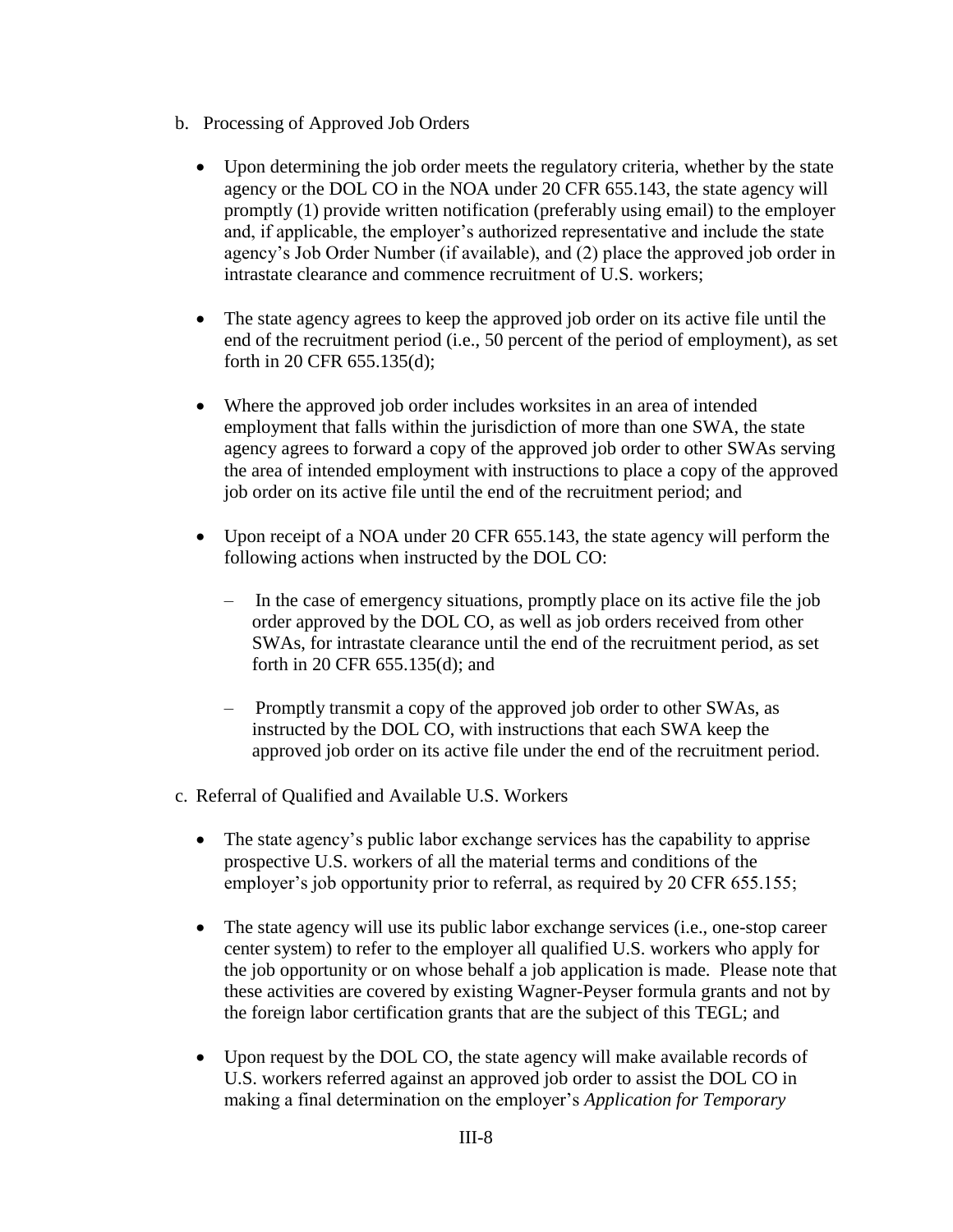*Employment Certification*, as specified in 20 CFR 655.160.

- 4. **Conducting Prevailing Wage Surveys:** This section of the grant plan identifies the schedule of the agricultural prevailing wage surveys (including logging activities) the state agency plans to conduct during the performance period of the grant, including anticipated survey timeframes by area (e.g., statewide, regional), crops or other agricultural activities/commodities, survey means (e.g., field survey, telephone survey) and approximately when wage results are expected to be transmitted to the OFLC National Office (via the Forms ETA-232) for review.
	- To the extent practicable, the state agency has prioritized its limited resources on conducting wage surveys in the major crops or other agricultural activities/commodities where seasonal H-2A workers are regularly employed and, where practicable, at a broader wage reporting area (e.g., statewide) that will yield statistically valid wage findings from year to year, particularly those agricultural activities paying workers on a piece rate basis;
	- In circumstances where substantial dissimilarities in crop or related conditions exists in different parts of the state, the state agency may use sub-state reporting areas for conducting prevailing wage surveys; and
	- The state agency agrees to submit all completed and signed Form ETA-232/232A prevailing wage survey findings to the DOL OFLC National Office in accordance with instructions contained in this TEGL.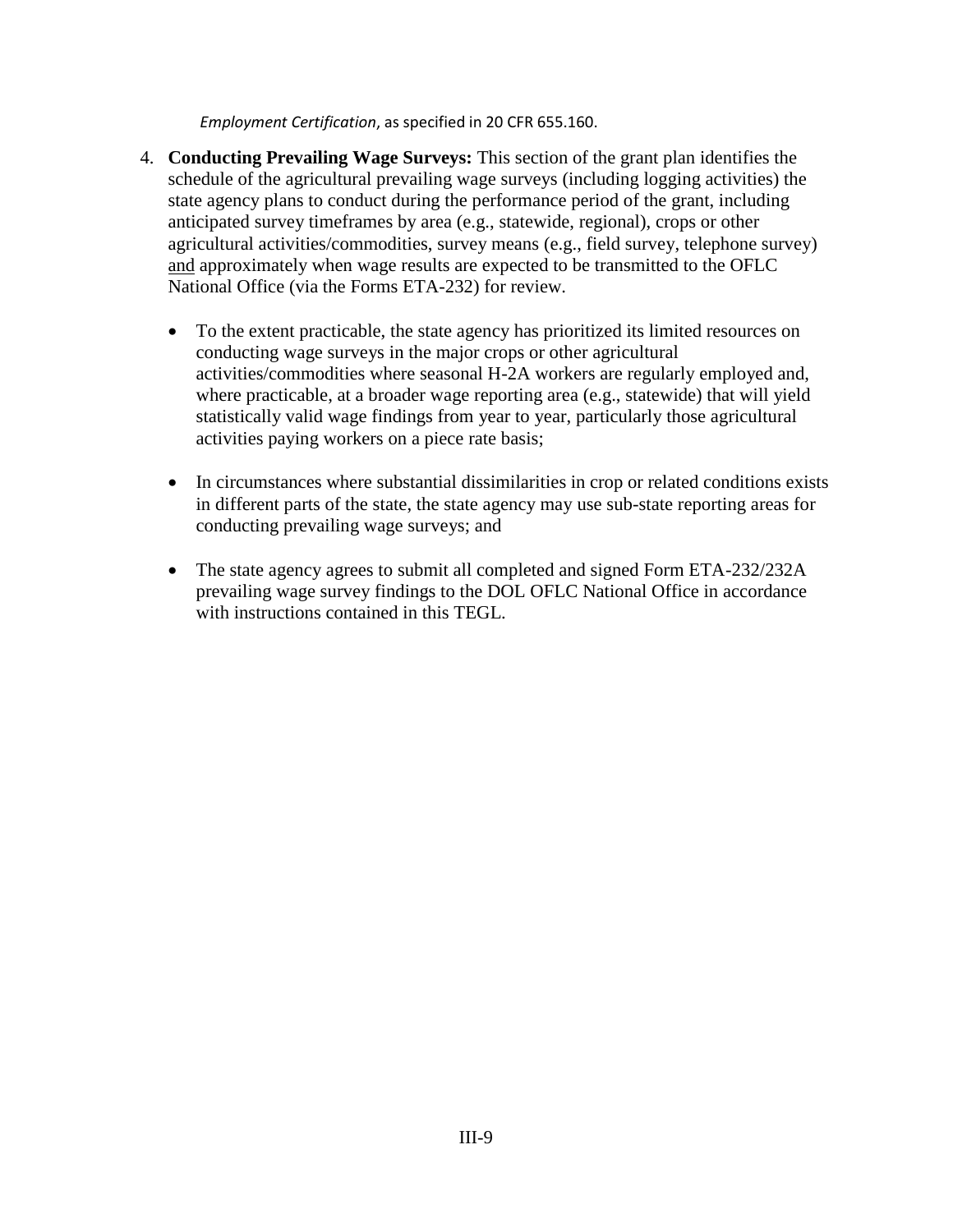| Survey<br><b>Timeframes</b> | <b>Survey Areas</b><br>(e.g.,<br>statewide,<br>regional) | Crops/Agricultural<br><b>Commodities</b> | <b>Survey Means</b><br>(e.g., field<br>survey,<br>telephone) | Survey<br>Transmission<br><b>Timeframe to</b><br><b>OFLC</b> |
|-----------------------------|----------------------------------------------------------|------------------------------------------|--------------------------------------------------------------|--------------------------------------------------------------|
|                             |                                                          |                                          |                                                              |                                                              |
|                             |                                                          |                                          |                                                              |                                                              |
|                             |                                                          |                                          |                                                              |                                                              |
|                             |                                                          |                                          |                                                              |                                                              |
|                             |                                                          |                                          |                                                              |                                                              |
|                             |                                                          |                                          |                                                              |                                                              |

*[SWA schedule of wage surveys inserted here and, if necessary, include attachments]*

5. **Conducting Prevailing Practice and Normal/Accepted Requirements Surveys:** This section of the grant plan identifies the schedule of the agricultural prevailing practice and normal and accepted requirement surveys (including logging activities) the state agency plans to conduct during the performance period of the grant in accordance with ETA Handbook No. 398, including anticipated survey timeframes by area (e.g., statewide, regional) and crops or other agricultural activities/commodities, and approximately when employment practice results are expected to be transmitted to the OFLC CNPC for review.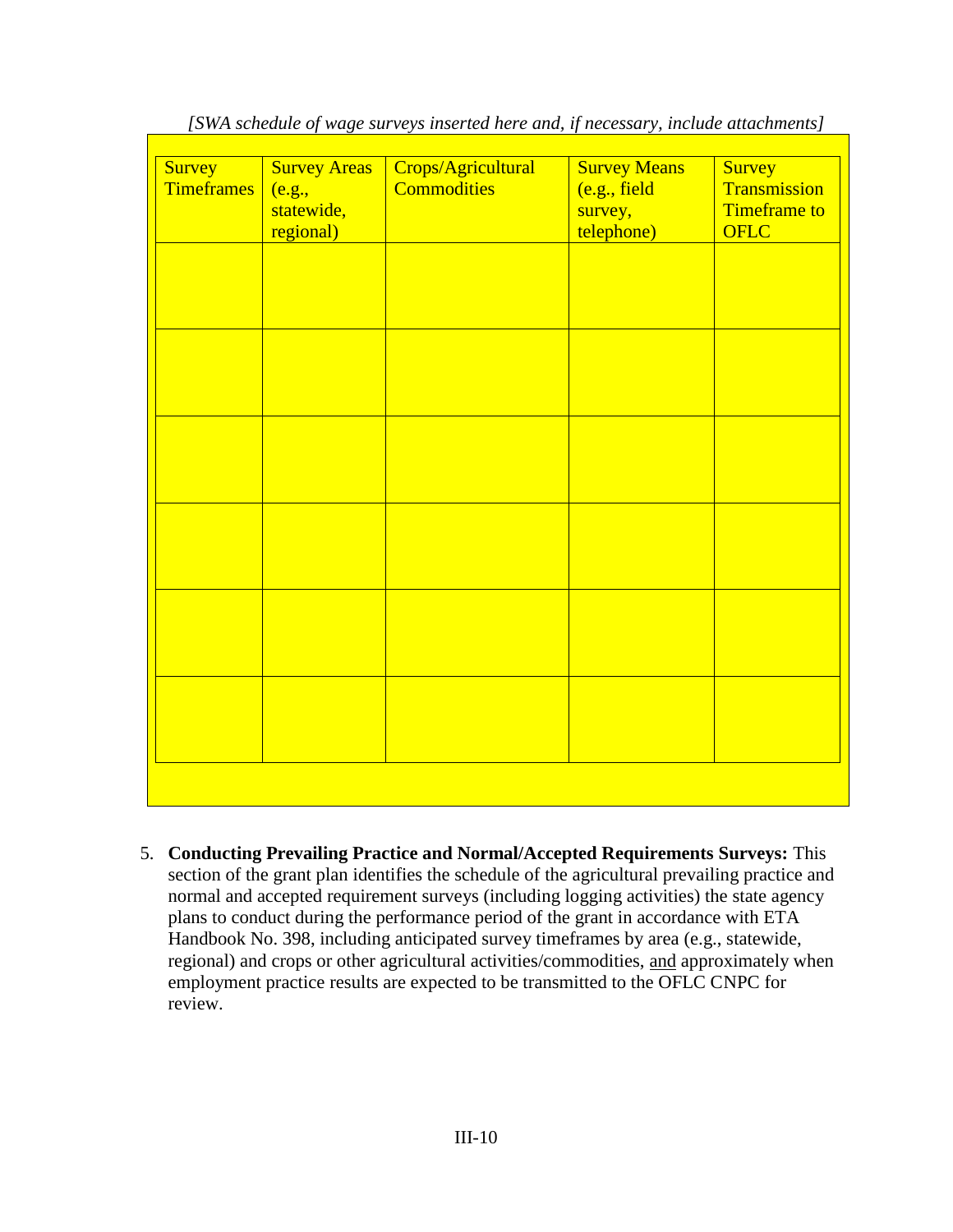The state agency agrees to submit all completed prevailing practice and normal and accepted requirement surveys promptly to the CNPC in accordance with instructions contained in this TEGL.

*[SWA schedule of employment practice surveys inserted here and, if necessary, include attachments]*

*If this is the same as provided above, please indicate "Same survey schedule", without completing this table.* 

| Survey<br><b>Timeframes</b> | <b>Survey Areas</b><br>(e.g.,<br>statewide,<br>regional) | Crops/Agricultural<br><b>Commodities</b> | <b>Survey Means</b><br>(e.g., field<br>survey,<br>telephone) | Survey<br>Transmission<br><b>Timeframe</b> to<br>OFLC |
|-----------------------------|----------------------------------------------------------|------------------------------------------|--------------------------------------------------------------|-------------------------------------------------------|
|                             |                                                          |                                          |                                                              |                                                       |
|                             |                                                          |                                          |                                                              |                                                       |
|                             |                                                          |                                          |                                                              |                                                       |
|                             |                                                          |                                          |                                                              |                                                       |
|                             |                                                          |                                          |                                                              |                                                       |
|                             |                                                          |                                          |                                                              |                                                       |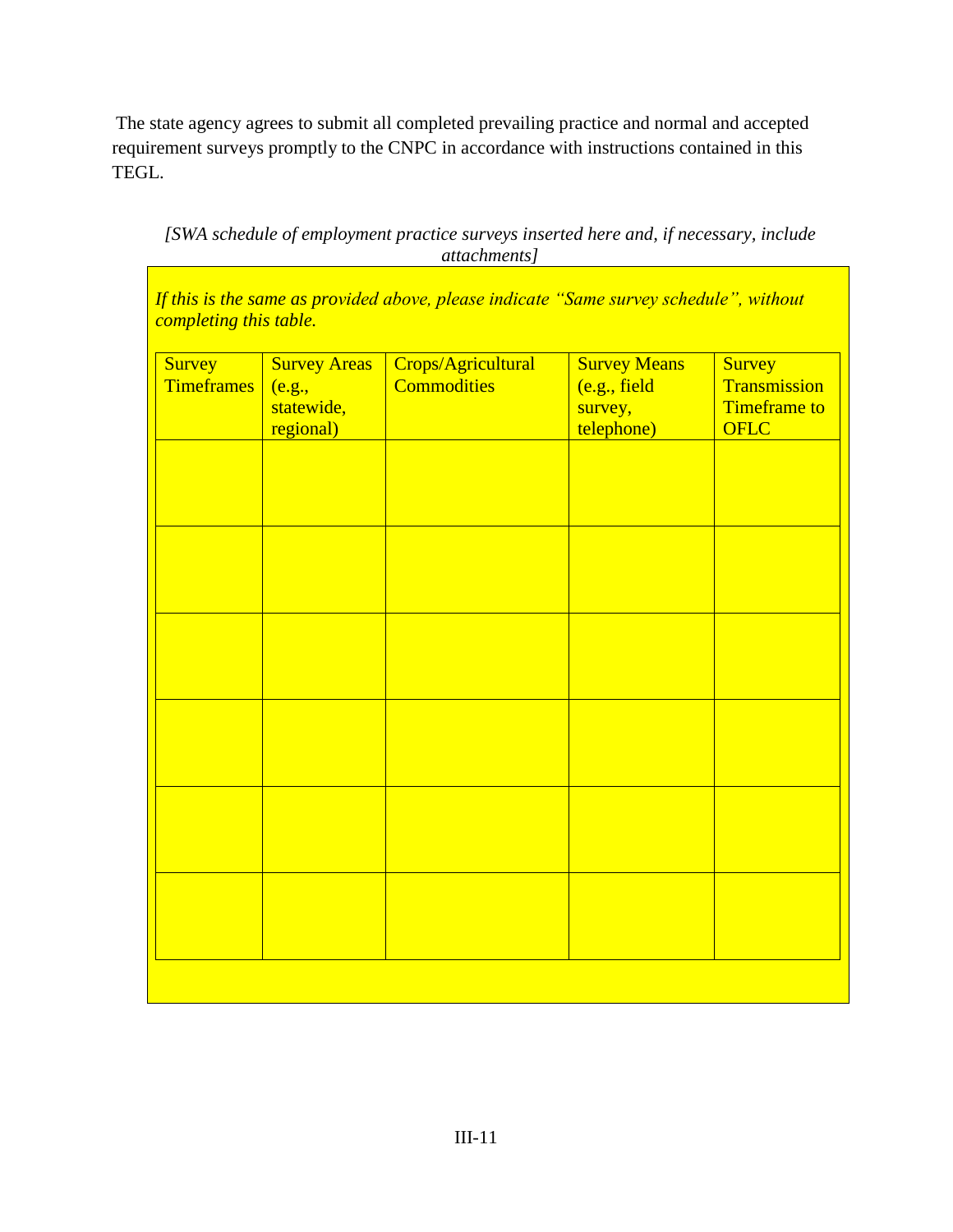# 6. **Scheduling and Conducting Housing Inspections:**

- Employer-Provided Housing. In accordance with 20 CFR  $655.122(d)(1)(i)$ , the state agency agrees to schedule and conduct **pre-occupancy inspections of housing** to be furnished to U.S. and H-2A workers who are not reasonably able to return to their place of residence the same day. Employer-provided housing must meet the full set of DOL Occupational Safety and Health Administration (OSHA) standards set forth at 29 CFR 1910.142, or the full set of standards at 20 CFR 654.404 through 654.417, whichever are applicable under 20 CFR 654.401. Requests by employers whose housing does not meet the applicable standards for conditional access to the interstate clearance system will be processed under the procedures set forth at 20 CFR 654.402. Special requirements for range housing are provided below.
- Rental and/or Public Accommodations.
	- The state agency **DOES NOT** have jurisdiction to inspect rental and/or public accommodation housing.
	- The state agency **DOES** have jurisdiction under a state or local law/regulation to perform an inspection of rental and/or public accommodation housing.

*[Insert citation of state or local law/regulation and the criteria under which the inspections of rental or public accommodation housing will be performed]*

- Range Housing. If applicable, state agency agrees to schedule and conduct inspections of range housing and certify that such housing used on the range is sufficient to accommodate the number of certified workers and meets the requirements under 20 CFR 655.230 and all applicable standards contained in 20 CFR 655.235;
- The state agency agrees to develop and maintain a plan to schedule housing inspections prior to filing of job order for employers who regularly use the H-2A program and, to the extent practicable, actively encourage employers to have housing ready for inspection at time of filing job order or earlier;
- The state agency agrees to conduct housing inspections in accordance with applicable local, state or Federal standards and provide notification to the employer of any deficiencies, request correction in five calendar days, and re-inspect to determine compliance;
- The state agency agrees to provide a copy of the approved housing inspection or other official certification document to the employer and, if applicable, to the employer's authorized representative;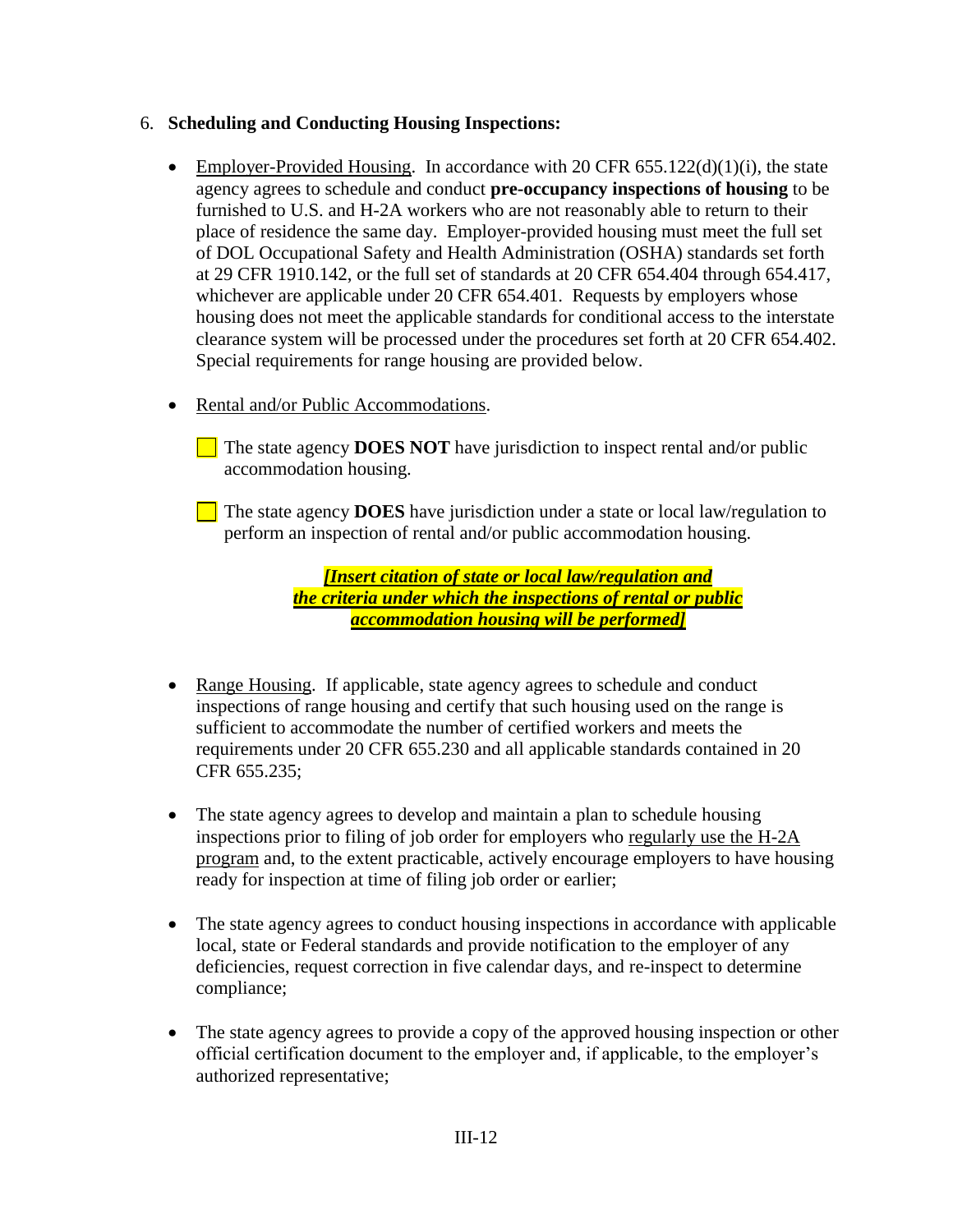- Except in circumstances where the DOL has a special procedure or as permitted by 20 CFR 655.234, the state agency agrees to schedule and complete the required housing inspection and submit notification (e.g., report, email) no later than 30 days before the start date of work to the CNPC regarding whether housing is approved or not approved at [H2ASWA.Chicago@dol.gov;](mailto:H2ASWA.Chicago@dol.gov) and
- The state agency agrees to promptly notify the CNPC of any changes in employerprovided housing and the results of any inspections conducted on substitute housing.
- Alternative Housing Inspection Methods or Arrangements.
	- The state agency **DOES NOT** use alternative methods or arrangements for conducting pre-occupancy housing inspections. The state agency is solely responsible for scheduling and conducting pre-occupancy housing inspections.
	- The state agency **DOES** use alternative methods, memoranda of understanding, or other contractual arrangements with the following agency(ies)/organization(s) to assist in conducting pre-occupancy housing inspections:

*[Insert name of state or local housing authority or other entity assisting the SWA in conducting housing inspections]*

 $\Box$  The state agency has submitted with this grant plan a current electronic copy of the memorandum of understanding or other contractual arrangement demonstrating that pre-occupancy housing inspections will be scheduled and conducted in a manner that meets applicable regulatory standards and timeframes.

- 7. **Post-Determination Services:** The state agency agrees to provide support services to the DOL CO after a final determination in the following circumstances:
	- In accordance with 20 CFR 655.166 and upon request by the DOL CO, the state agency agrees to promptly provide information concerning the availability of U.S. workers to replace some or all of the qualified U.S. workers who were initially deemed available in support of a partial certification or denial determination on the employer's H-2A Application;
	- The state agency agrees to cooperate and make available all appropriate records and information upon request from any Federal officials assigned to perform an investigation, inspection, or law enforcement function pursuant to 8 U.S.C. 1188 and the H-2A regulations as described in 29 CFR 501.7;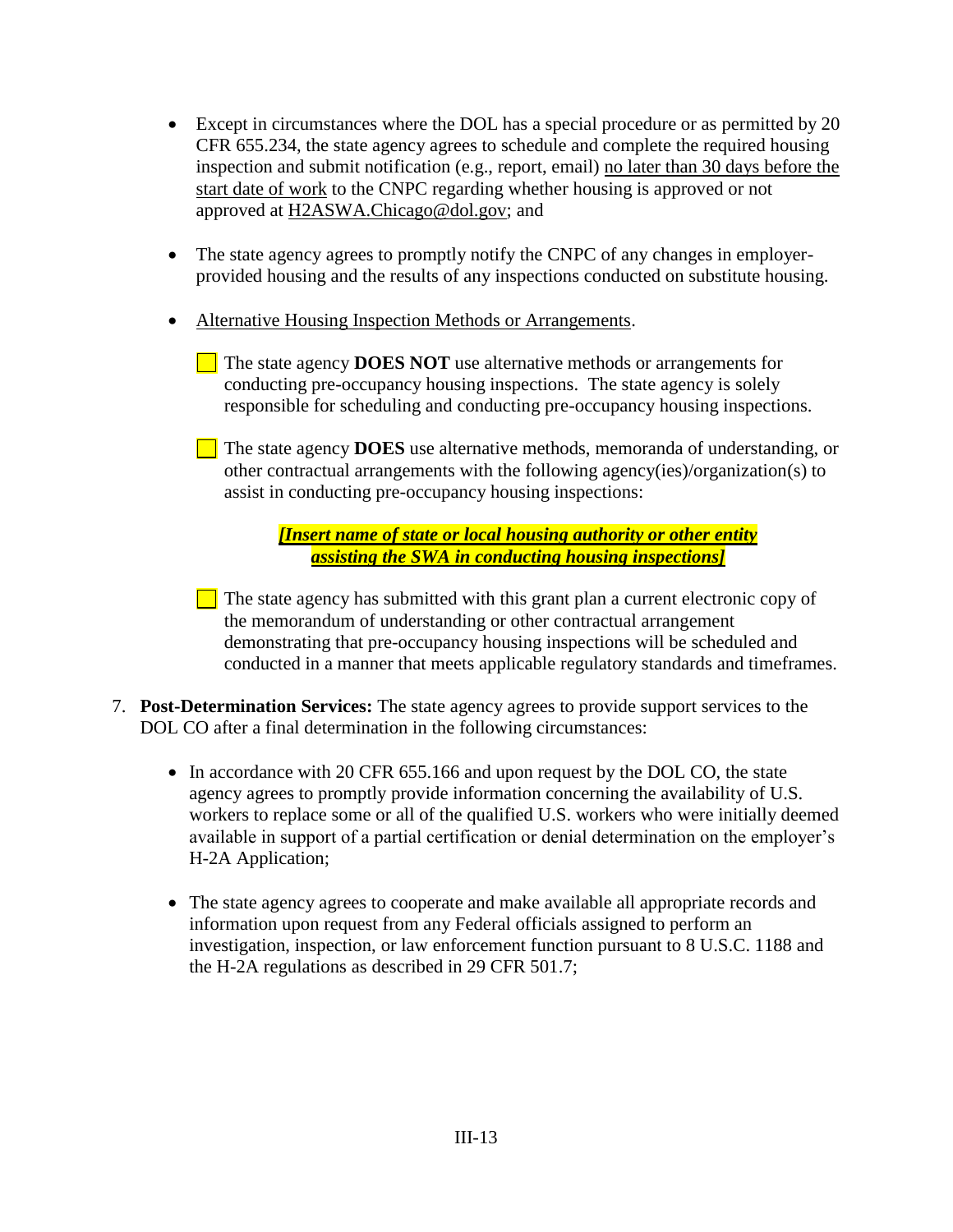- For complaints arising under the H-2A regulations, the state agency agrees to utilize the existing Job Service Complaint System, as described in 20 CFR part 658, subpart E, and as required by 20 CFR 655.185. Please note that these activities will be covered by existing Wagner-Peyser formula grants and not by the foreign labor certification grants that are the subject of this TEGL;
- For complaints involving allegation of fraud or misrepresentation, the state agency agrees to refer all such complaints to the DOL CO at [H2ASWA.Chicago@dol.gov](mailto:H2ASWA.Chicago@dol.gov) for appropriate handling and resolution;
- For complaints involving contracts with workers, the state agency agrees to refer all such complaints to the nearest local or regional office of the Wage Hour Division for appropriate handling and resolution, as described in 29 CFR part 501, and provide a copy of such referral to the DOL CO at [H2ASWA.Chicago@dol.gov;](mailto:H2ASWA.Chicago@dol.gov) and
- For complaints alleging that an employer discouraged an eligible U.S. worker from applying, failed to hire, discharged, or otherwise discriminated against an eligible U.S. worker, or discovered violations involving the same, the State agency agrees to refer all such complaints to the U.S. Department of Justice, Civil Rights Division, Immigrant and Employee Rights section in addition to any activity, investigation, and/or enforcement action taken by the state agency, and provide a copy of such referral to the DOL CO at [H2ASWA.Chicago@dol.gov.](mailto:H2ASWA.Chicago@dol.gov)

# **D. Permanent Labor Certification Program**

- The state agency's labor exchange system is accessible to employers who are required to place a job order in connection with an *Application for Permanent Employment Certification*, as set forth in 20 CFR part 656, and facilitates the referral of qualified and available U.S. workers for consideration; and
- The state agency understands that these labor exchange services are already covered by existing Wagner-Peyser formula grants; not by the foreign labor certification grants that are the subject of this TEGL.

# **E. Grantee Contact Information**

#### **H-2A Program Point-of-Contact**

| Last name      | First name   |             |
|----------------|--------------|-------------|
|                |              |             |
| Job title      |              |             |
| <b>Address</b> |              |             |
|                |              |             |
| City           | <b>State</b> | Postal code |
|                |              |             |